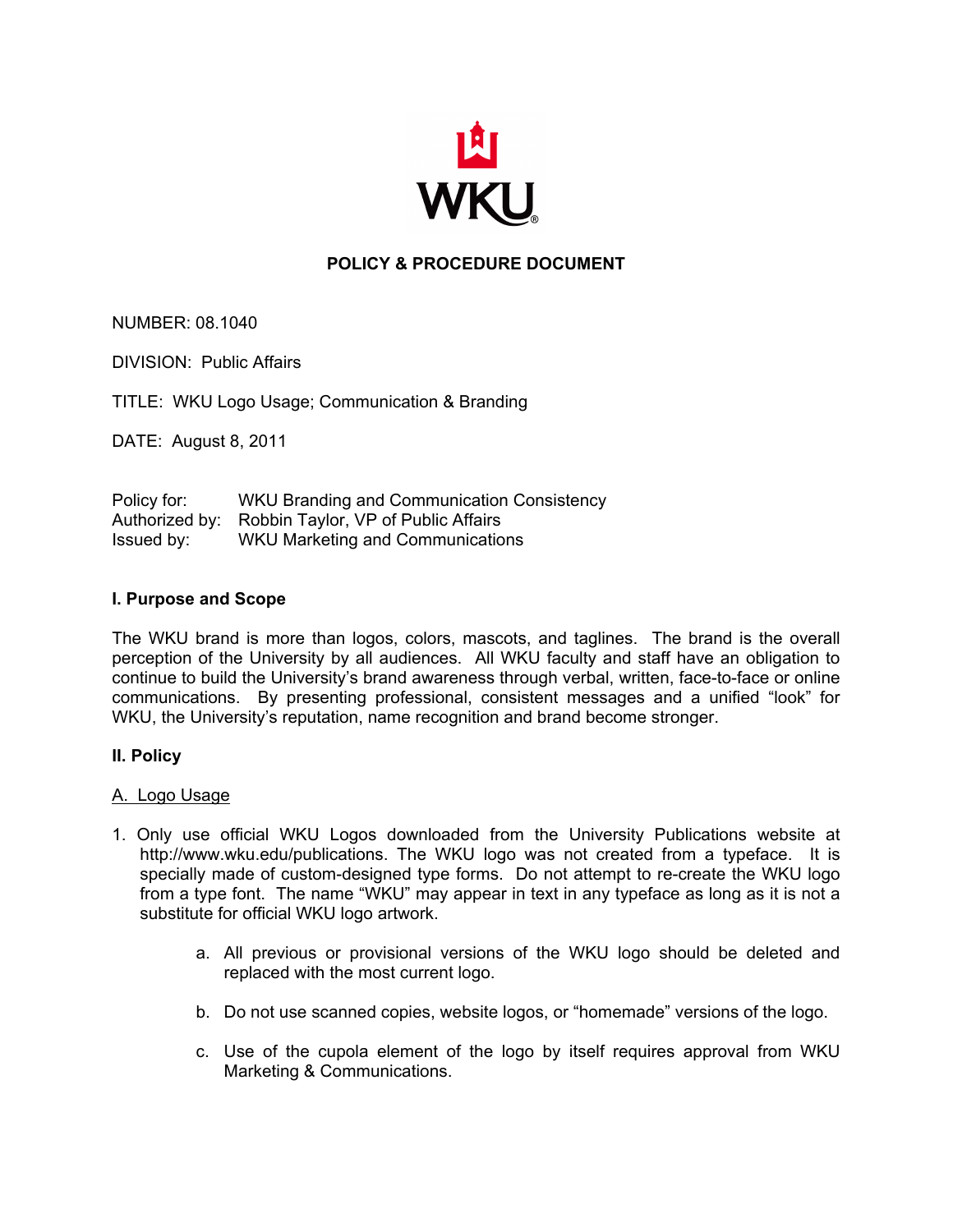- d. If your unit is funded in whole or in part by the University, then you are required to use the WKU Logo exclusively. No other unit logos may be used for print or on the website. University Publications can create customized logo signatures.
- e. Always use the registered trademark WKU logo, **®** rather than the copyright WKU logo, **©**.
- 2. Who should use the WKU logo?
	- a. If you serve the academic mission of WKU whether through teaching, administration, student recruitment, institutional advancement or providing support services, then you should use the WKU logo and no other logos.
	- b. If your unit has an independent relationship to the community, represents a regional or national organization, has different funding than WKU, or is housed on a WKU campus for convenience, then your unit may develop an independent logo, without borrowing from the WKU logo.
	- c. Such units may display both their own logo and the WKU logo as long as the WKU logo requirements are met (see Communications & Branding Manual for requirements).
	- d. No WKU logo should be used by any non-university entity to imply a relationship with the University without express permission from WKU Marketing and Communications.
	- e. University social, fraternal, advocacy, hobby and religious organizations may not use any WKU logo, or any part thereof, for promotion.
	- f. University academic, performing, and intramural athletic organizations may use the WKU logo or a logo signature to represent WKU in competition or conference with chapters from other universities.
- 3. Size Specifications
	- a. The WKU element should be no shorter than .75" when used in print.
	- b. Do not distort the logo or change the aspect ratio or make alterations of any kind to the WKU logo.
- 4. WKU Logo Colors
	- a. The WKU, the Cupola, and the optional square element of the WKU logo may use any of the WKU colors (see Communications & Branding Manual for exact color matching).
	- b. The WKU logo may appear in one color against any solid color background but may not use color graduations or be placed on complicated backgrounds.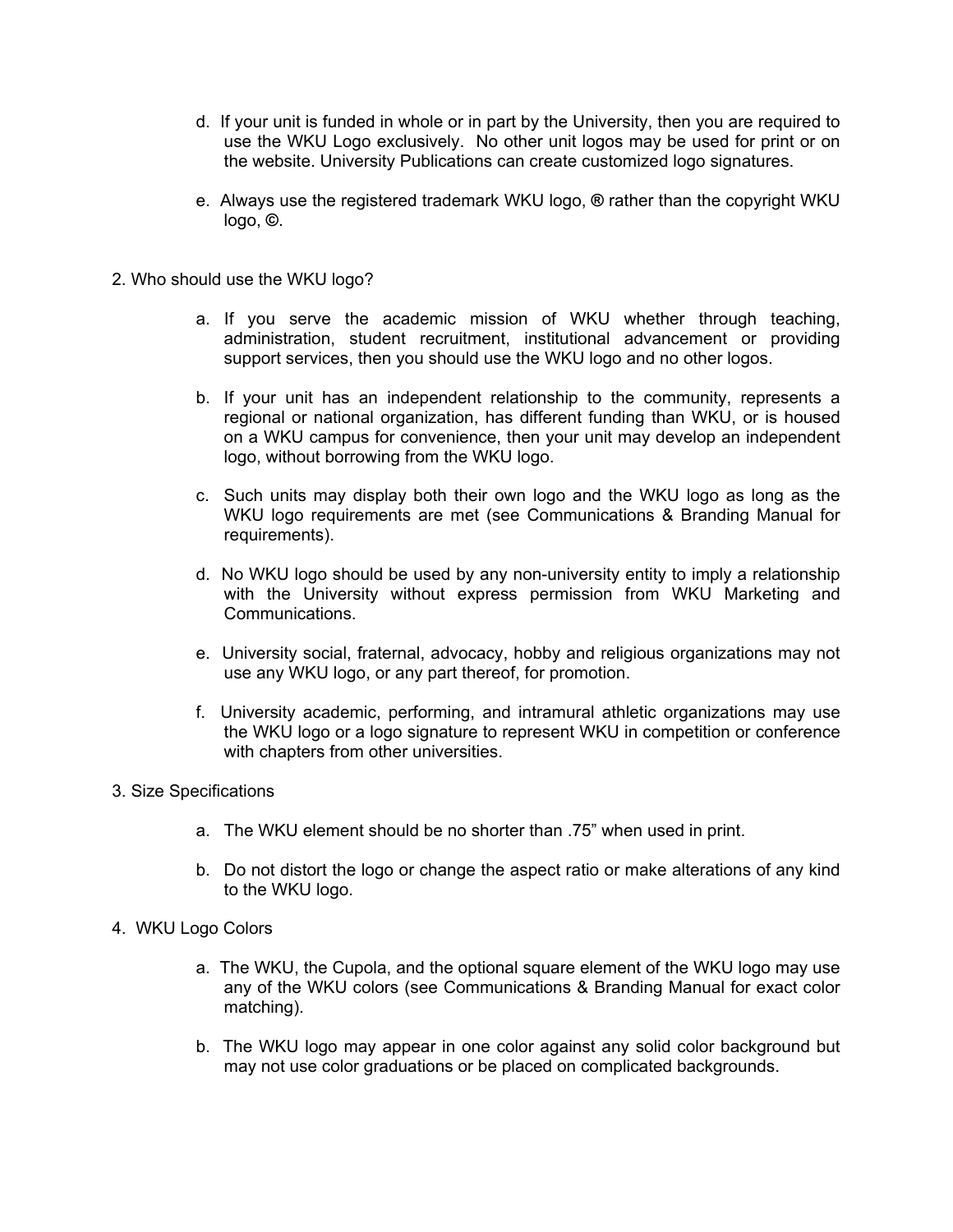- 5. Logo Signatures
	- a. For visual unity and improved institutional recognition, University units, departments, colleges, schools and regional campuses should use WKU logo "signatures" instead of distinct unit logos. Logo signatures must be customcreated by University Publications.
- 6. Restricted and Obsolete Logos
	- a. Use of the University Seal is restricted for use by the President's Office, on commencement materials, on certificates and official university documents, and on high-quality souvenir items. It may be used as a historical reference, but should not be used as a WKU logo in current publications.
	- b. The University Logo that was used between 1990 and 2007 and the Centennial Logo that was used from 2005-2007 are now obsolete and should not be used in any current publications.
	- c. Athletics logos are for use by Athletics Communications/Media Relations and the WKU Athletics teams only. Athletics Communications/Media Relations must approve any other use of athletic logos.
	- d. Big Red may be used in academic publications as a symbol of the student body.
- 7. WKU Stationery and Business Cards
	- a. University stationery and business cards must be purchased exclusively through the Printing Services Website using the current approved vendor. Use only approved layouts for letterhead and envelopes, business cards and business reply mail. University Publications must approve any variations.
- 8. Departmental Brochures
	- a. Official division, college and departmental brochures should be designed by University Publications and must adhere to the standards outlined in the Communication & Branding Manual.

#### B. Publications

- 1. Items printed with state funds require two statements regarding printing with state funds and equal opportunity. These items may be printed in the smallest legible type size. They are not required on imprinted promotional items such as pens, mugs, flash drives, etc.
	- a. © 2011 [or current year] Western Kentucky University. Printing paid from state funds, KRS 57.375.
	- b. Western Kentucky University is an equal opportunity institution of higher education and upon request provides reasonable accommodation to individuals with disabilities. www.wku.edu/eoo

#### C. Website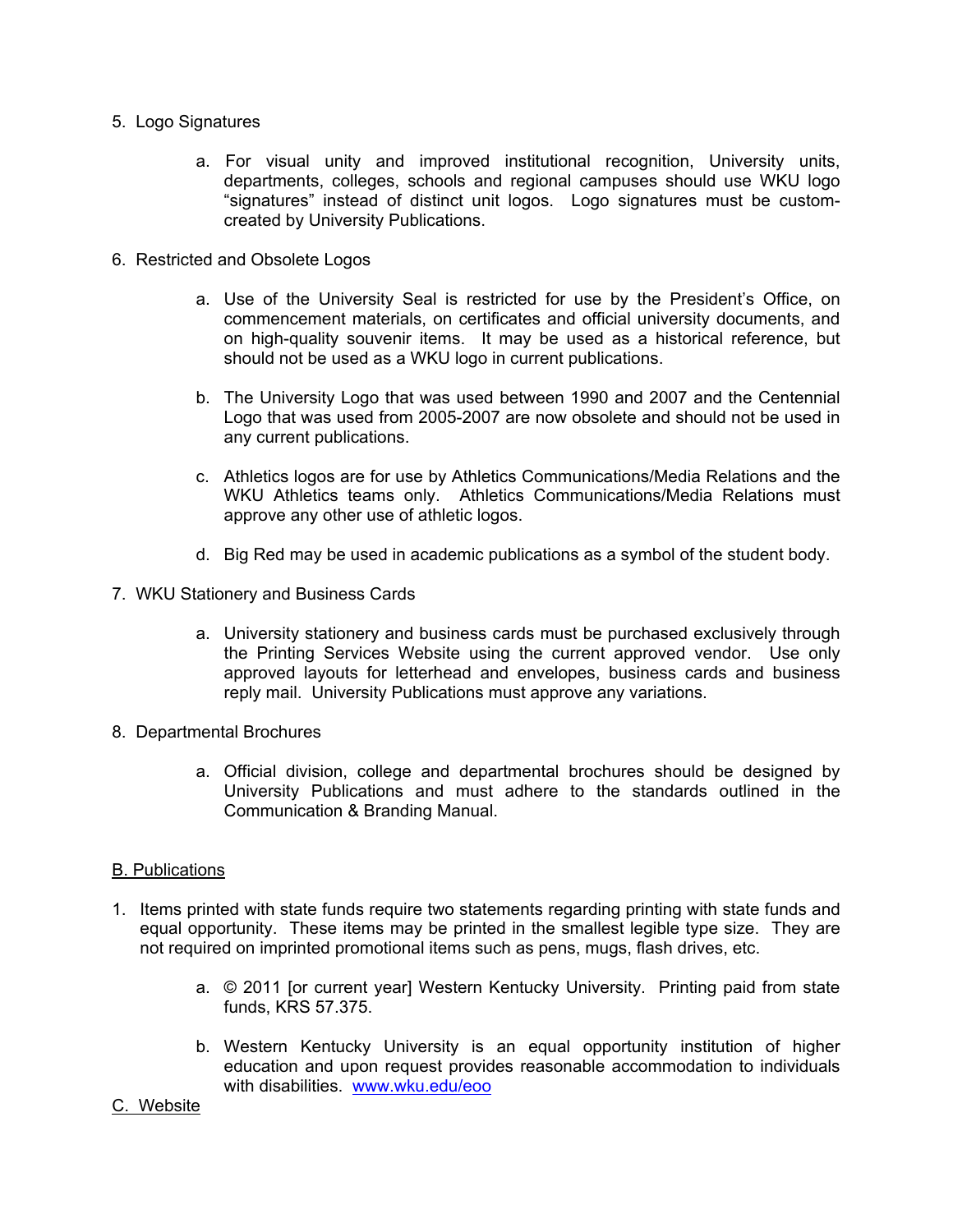- 1. The University's website should be used for official University business only. All web pages representing official WKU departments, recognized affiliates and conducting official University business or residing on the wku.edu domain should be consistent in design and style in keeping with the WKU brand.
- 2. The following elements should be included on all official University web pages. Many of these elements are provided in standardized templates that are available through the Enterprise Content Management System, OmniUpdate Campus.
	- a. WKU Logo in prominent position on the page and that links back to wku.edu
	- b. Page Title
	- c. WKU-branded Header and Footer
	- d. Use of official university color palette
	- e. Use of official university typography
	- f. Link back to your college, department or division home page
	- g. Faculty/Staff directory
	- h. Contact Information for your college, department or division
	- i. W3C Web Content Accessibility to provide optimal access for visitors with disabilities
	- j. Analytic tracking code (Google Analytics)

## D. Social Media/RSS Feeds

- 1. Many units across campus have adopted the use of social and interactive media tools to supplement their internal and external messages. When using social media, the content must be kept updated and relevant.
	- a. Identify your University social media presence(s) as "official"
	- b. Use an approved version of the WKU logo
	- c. WKU should be used in the title (e.g. WKU Department of XYZ or XYZ at WKU)
	- d. Information should always be professional, relevant, and timely
	- e. Interaction with students should be kept to a business-only nature
	- f. Do not use or create false profile names
	- g. WKU does not tolerate any form of harassment

#### E. Merchandise and Promotional Items

- 1. The University has a state contract with two approved vendors from which to purchase promotional items when using state funds. Promotional items such as pens, flash drives, string bags, mugs, etc., should only be purchased from one of these approved vendors (see Communications & Branding Manual for vendor information).
- 2. The marks of WKU, including the University logo and all Athletic marks, are controlled under a licensing program administered by the Collegiate Licensing Company (CLC). Licensing ensures that the University's symbols and marks are used appropriately and that vendors will stand behind their products. Purchase items that bear the WKU logo or other marks only from licensed vendors. A list of licensed vendors can be obtained from WKU Athletic Marketing or from the WKU Marketing & Communications website.